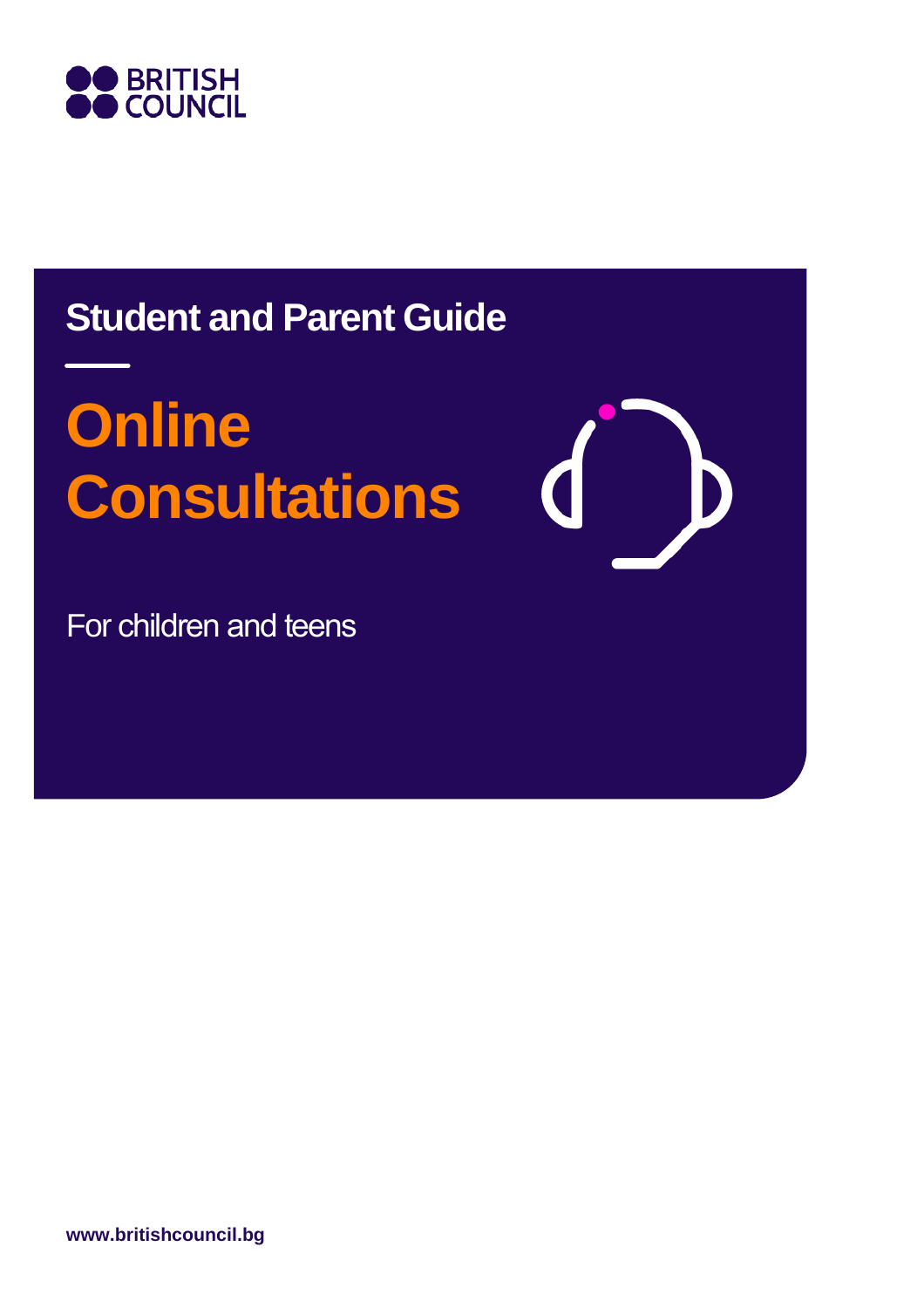Thank you for booking an online consultation with the British Council!

**Both you (as a parent/ guardian) and your child must be present during the consultation**. It will consist of an oral interview with a teacher followed by a short conversation between you and one of our customer service advisors who will find the right course for your child.

## **Get ready for your child's online consultation!**



#### **Be seen and be heard**

You and your child will need to have a camera in order to participate fully. If you have ever used Skype, FaceTime or any other video calling app, the experience is very similar. Ear/headphones with a built-in microphone are also needed to speak to the teachers and our customer service advisors during the consultation.



Test your video and mic before the consultation if you are not sure they work.



#### **Be in a quiet place**

For the best experience during the consultation, find a place where other people will not interrupt and where noise is not a problem.



Use a desktop/laptop computer, phone or tablet.



#### **Be properly connected**

You are going to need a **stable internet connection**. A poor connection will mean our teacher and advisors may find it hard to hear or see your child during the consultation.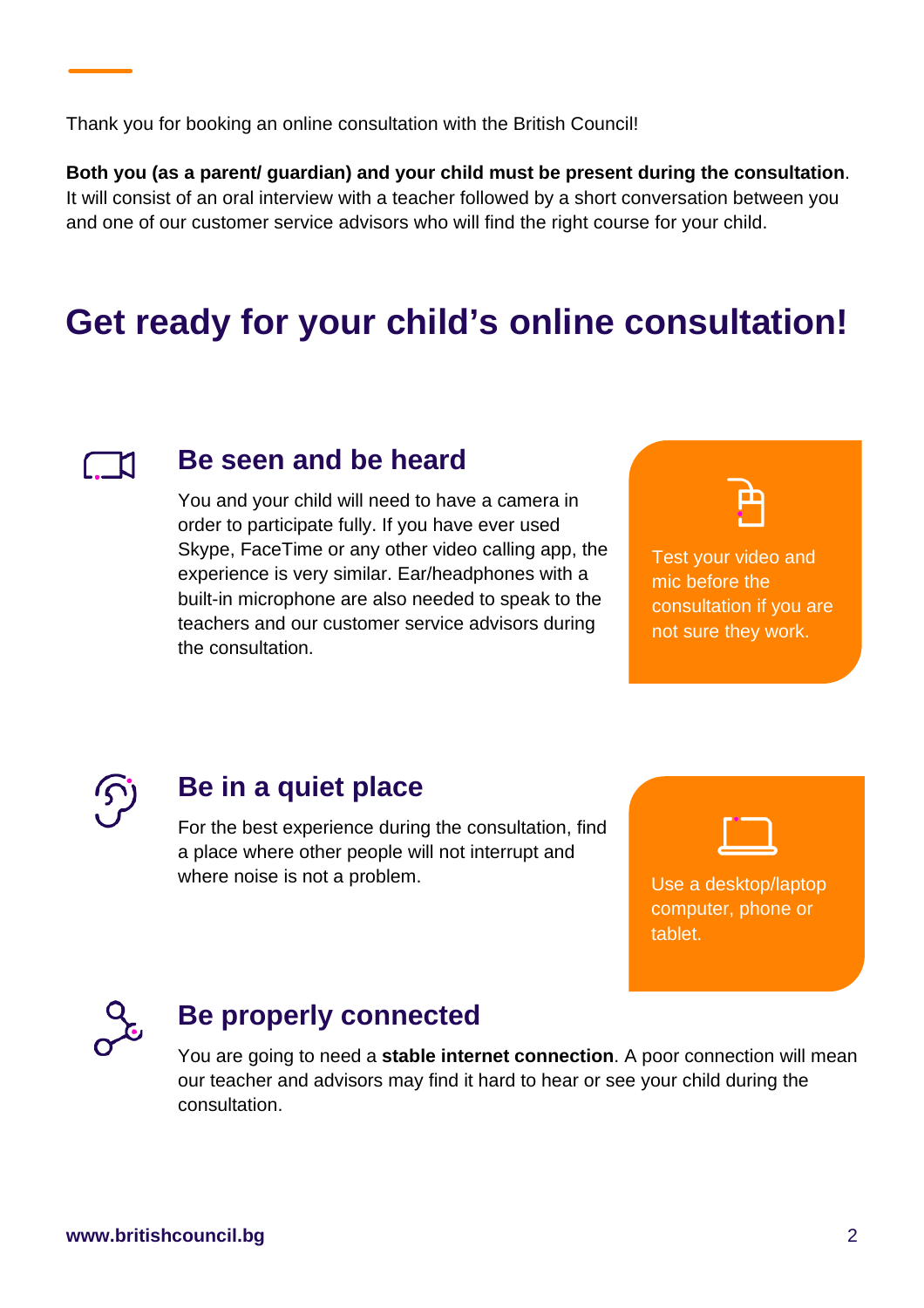### **Connect with us online**



**Click the Zoom link you received in your confirmation email. Make sure to do this 2-3 minutes before the time you chose for your consultation.** 

You will be prompted to either download the Zoom app on your device or open it in your browser. Either options should work fine.